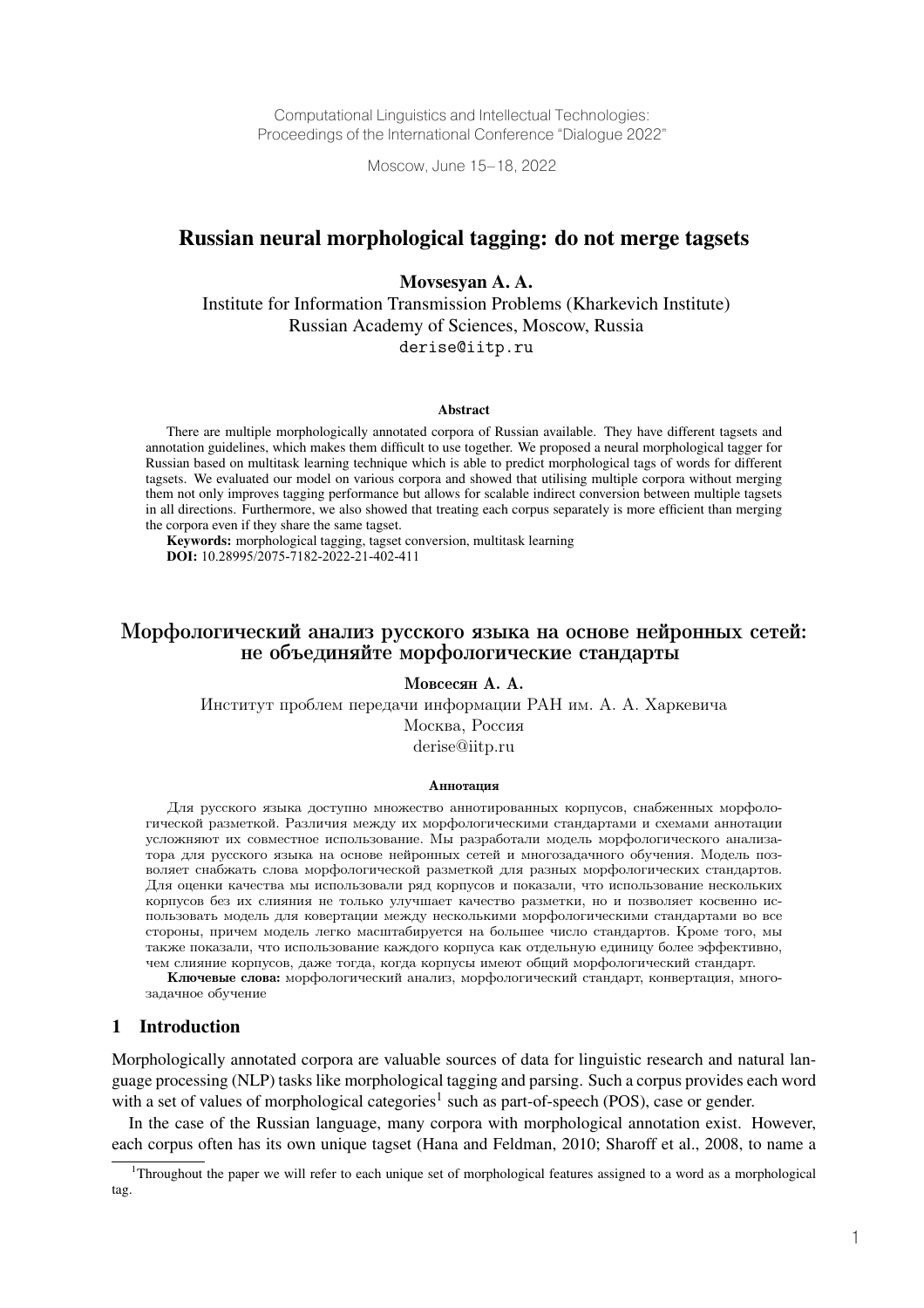few) and converting between them without mistakes and information loss is a challenging task. One clear example is morphological analysis contest MorphoRuEval-2017 (Sorokin et al., 2017). The organisers provided four different annotated corpora and automatically converted morphological tags to the Universal Dependencies (UD) v2.0 format (Nivre et al., 2020). But most participants ended up using only one dataset because adding others did not improve the performance of their models, especially models based on deep learning methods.

From a linguistic perspective, merging different corpora allows linguists to widen their research scope. From a statistical perspective, including machine learning and deep learning, more data would allow better performance of morphological processing tasks because it helps with the data sparseness problem.

Tagset conversion is challenging for multiple reasons:

- 1. Lack of parallel data. Russian corpora have little common texts, which makes it hard to create conversion rules, since each word's tag depends on context. Training a supervised conversion model is also not possible under these circumstances.
- 2. Inter-annotator agreement. Even if two corpora share the same tagset, they might follow different annotation guidelines because some language phenomena are debatable. These differences might be crucial in terms of performance for the neural taggers. This problem to a lesser extent occurs within a single corpus when different annotators make different decisions because of the flaws in the guideline (Plank et al., 2014). Another challenge occurs when inter-annotator agreement score is high but all annotators make the same error in some cases (Bočarov et al.,  $2013$ ).
- 3. Lack of annotated data. Some corpora are small and not representative enough to make plausible conversion results without the use of additional resources.

There are many approaches to this problem. We can divide them into two groups: direct and indirect. Direct approaches are mainly rule-based: for a given word in a source corpus, there is a rule to convert its tag to the target corpus format based on the word's context (including annotation). Although some automated tools exist to provide multi-corpora tagset conversion<sup>2</sup>, it is hard to cover all possible patterns using rules, and it requires manual correction, which is time-consuming. For example, in the process of converting syntactically tagged Russian text corpus SynTagRus (Inšakova et al., 2019) to the UD format (Droganova and Zeman, 2016) some sentences were omitted due to differences in the guidelines. Somewhat similar is the task of providing a unified tagset from a number of corpora's tagsets for comparison purposes (standardisation). Such tagsets usually lack some morphological features because of conversion difficulties (Ljaševskaja et al., 2010; Lyashevskaya et al., 2017).

Indirect approaches are usually based on statistical morphological taggers. Such taggers, trained on the target corpus, intrinsically utilise source corpus annotation. These approaches are applicable to both tasks: morphological tagging and tagset conversion. One such approach (and some variations) aimed at tagset conversion trains a tagger to produce the so-called bundled tags (Li et al., 2015). Let  $T^s$  and  $T^t$ be the set of all possible tags in source and target corpus, respectively. Then the set of all bundled tags is a Cartesian product  $T^s \times T^t$ . During training, instead of predicting a correct label  $t_i^t \in T^t$  the model predicts all labels in the set  $\{t_i^t\} \times T^s$  thus making the labels ambiguous. That allows to predict labels from both tagsets at the same time. The authors tested the approach by training a POS tagger on two Chinese corpora. This approach is practically inapplicable to Russian because there are hundreds and thousands of different morphological tags possible in a given corpus compared to a few dozens of POS tags in Chinese, which keeps the Cartesian product small.

As for the Russian language, there is one indirect approach in the literature to our knowledge, and it is based on transfer learning technique (Andrianov and Mayorov, 2017). Namely, the authors trained multiple neural taggers (one tagger per source corpus in the case of multiple source corpora) and used their intermediate layers' outputs as inputs to the main tagger trained on the target corpus.

All those indirect approaches have one essential drawback: scalability. We often need to be able to make the conversion in both directions, and the mentioned approaches are not easy to apply when the number of the target corpora is more than one.

The primary objective of this paper is to show how unrelated Russian morphological corpora can

 $^2$ See, for example, <code>https://pypi.org/project/russian-tagsets/</code>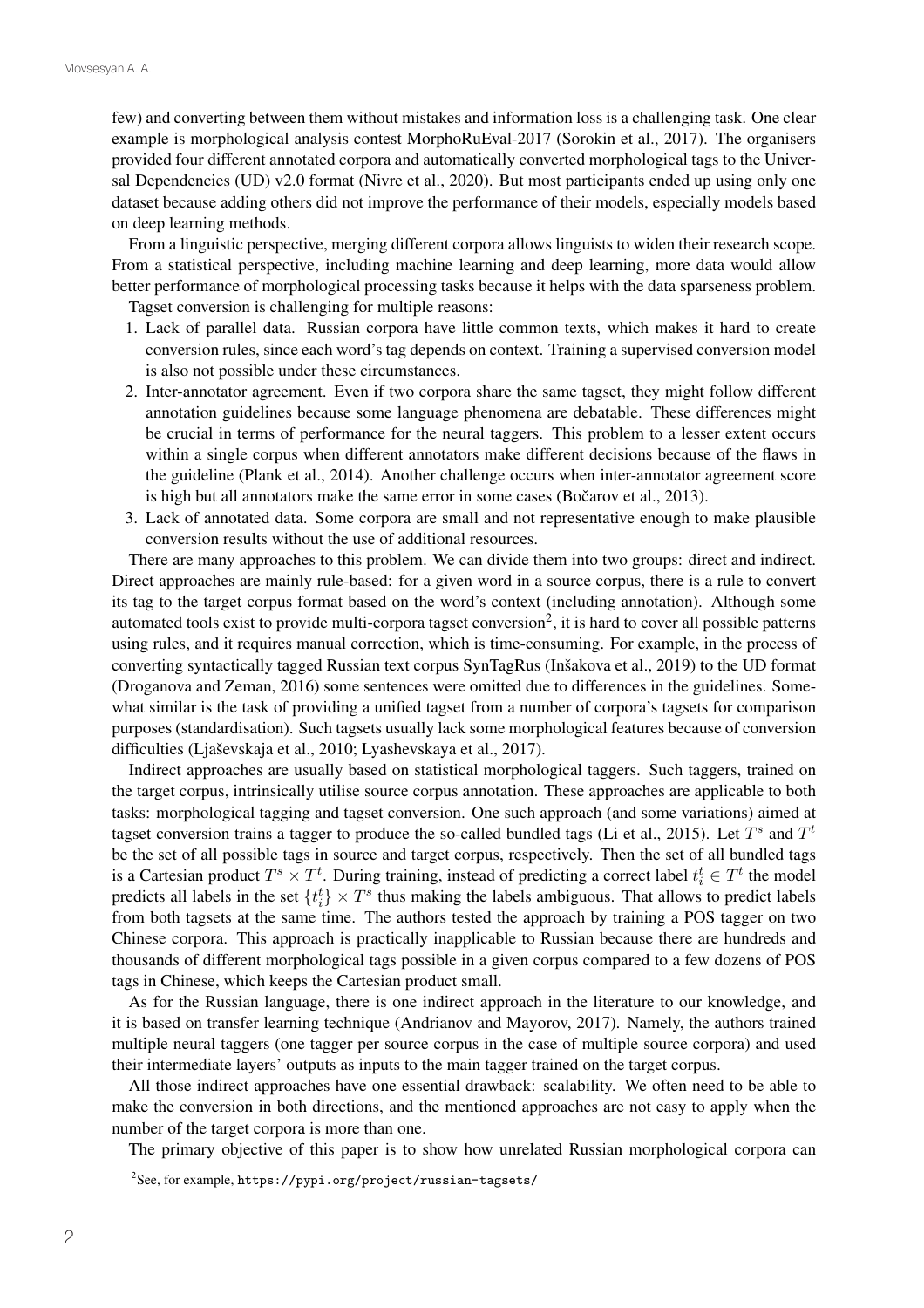benefit each other on the morphological tagging task in a scalable manner. We train a neural morphological tagger in a multitask learning setting, treating each corpus' annotation separately but sharing the intermediate text representation. We do not use pretrained word embeddings or any other external data besides the corpora. We evaluate our model on a set of Russian corpora and also on the data provided in the MorphoRuEval-2017 contest for comparison. We show that utilising multiple corpora in a multitask setting improves tagging performance on each tagset, but it depends on the size of the corpus. We also show that treating multiple corpora sharing the same tagset separately instead of merging them leads to a better tagging performance.

The paper is organised as follows. Section 2 describes the proposed neural tagger model. Section 3 provides experimental results, which we discuss in section 4. Section 5 concludes the paper.

### 2 Methods

Our model receives a tokenised sentence in the form of word<sup>3</sup> sequence  $\{w_1, w_2, \ldots, w_n\}$  as input features, and predicts a sequence of morphological tags  $\{t_1^j, t_2^j, \ldots, t_n^j\}$  for each tagset  $T^j$ . We provide detailed description of the model in the next sections.

#### 2.1 Model architecture

The model has three basic blocks:

- 1. word embeddings
- 2. encoder layer
- 3. output layer.

We used GRU-based (Cho et al., 2014) character-level word embeddings, proven to be effective in various NLP tasks, including morphological tagging (Heigold et al., 2017; Lukovnikov et al., 2017). Each word  $w_i$  is represented as a sequence of its characters  $\{c_1, c_2, \ldots, c_k\}$ . Each character is represented as a one-hot encoded vector over a predefined vocabulary  $V^{char}$  and passed to a character embedding layer:

$$
c_i^{embed} = W^{embed} \cdot one\_hot(c_i),
$$

where  $W^{embed} \in \mathbb{R}^{char\_embedding\_size \times |V^{char}|}$ . All word's character embeddings are then passed to a unidirectional GRU layer:

$$
r_i = \sigma(W_r c_i^{embed} + b_r + U_r h_{i-1}^{char} + u_r),
$$
  
\n
$$
z_i = \sigma(W_z c_i^{embed} + b_z + U_z h_{i-1}^{char} + u_z),
$$
  
\n
$$
n_i = \tanh(W_n c_i^{embed} + b_n + r_i \odot (U_n h_{i-1}^{char} + u_n)),
$$
  
\n
$$
h_i^{char} = (1 - z_i) \odot n_i + z_i \odot h_{i-1}^{char},
$$
  
\n
$$
h_0^{char} = 0,
$$

where  $\sigma$  is the sigmoid function,  $W_r, U_r, W_z, U_z, W_n, U_n \in \mathbb{R}^{char\_hidden\_size \times char\_embedding\_size}$  and  $b_r, u_r, b_z, u_z, b_n, u_n$  are the bias vectors, respectively. The final hidden state of the character sequence is the word embedding of the word  $w_i$ :

$$
w_i^{embed} = h_k^{char}
$$

As the encoder layer, we chose the Transformer model's encoder. Not only this model showed promising results in various sequence tagging tasks (Devlin et al., 2019) because of its receptive field, but also its architecture allows easier interpretation through visualisation compared to other encoder models including recurrent neural networks. We did not make any changes to the architecture besides hyperparameter tuning (we also did not use the decoder layer of the Transformer) so we refer the readers to the original paper (Vaswani et al., 2017) for more details. The output of the encoder layer is

<sup>&</sup>lt;sup>3</sup>We treated punctuation marks as words.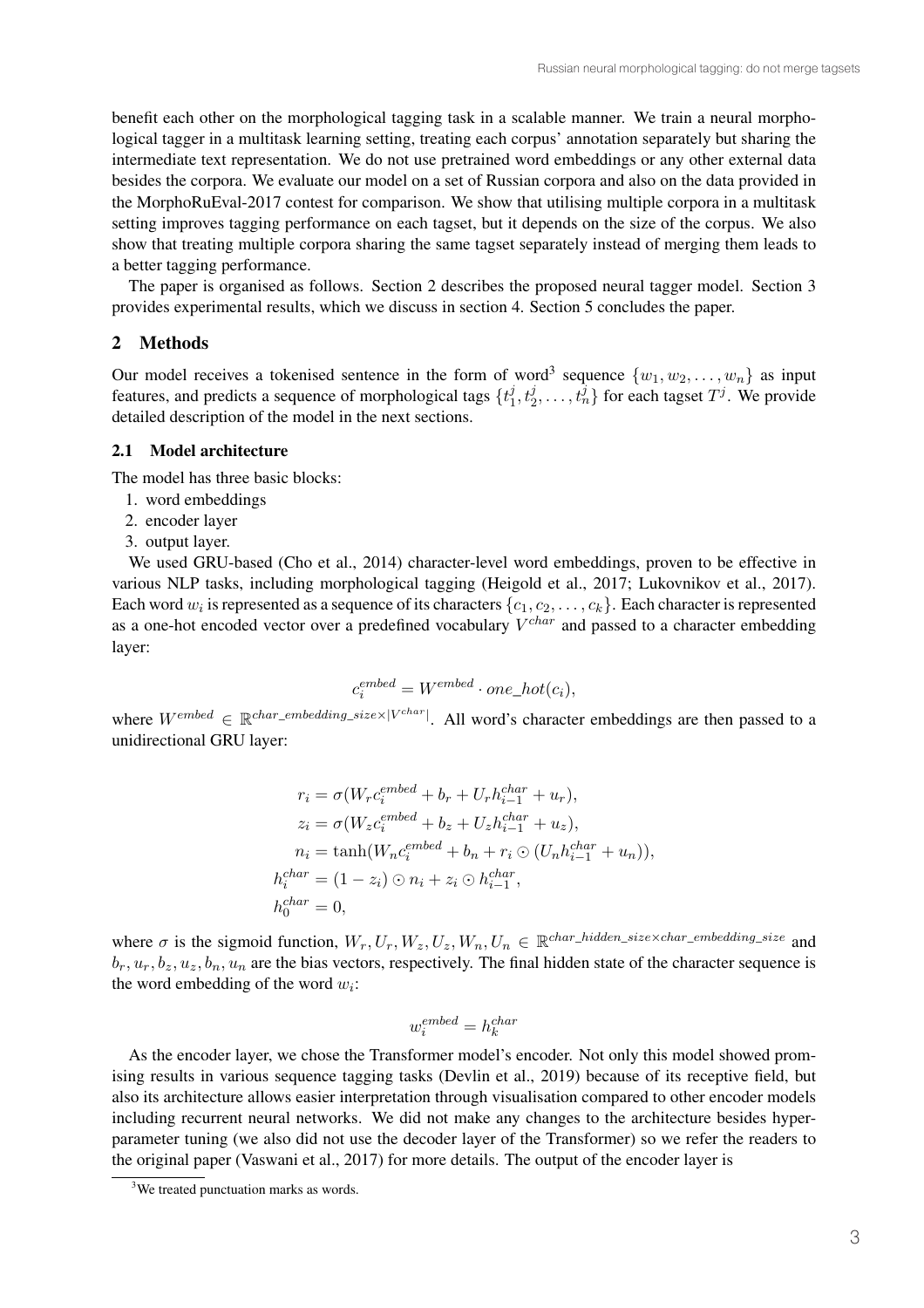$$
w_i^{enc} = TransferEncoder(w_i^{embed}),
$$

where  $w_i^{enc} \in \mathbb{R}^{d_{model} \times 1}$ .

We made |T| output layers where |T| is the number of tagsets (corpora). Each output layer projects each encoder's output to a probability distribution over a predefined set of tags:

$$
w_i^{out} = softmax(W_{out}^j w_i^{enc} + b_{out}),
$$

where  $W_{out}^j \in \mathbb{R}^{|T^j| \times d_{model}}, j = 1, 2, ..., |T|$  and  $b_{out}$  is the bias vector. The predicted morphological tag in a given tagset for a given word is the tag with the highest probability. See Figure 1 for the graphical representation of the model.



Figure 1: Graphical representation of the proposed neural tagger for the sentence *Neftjanye kačeli*.

#### 2.2 Model hyperparameters

Table 1 shows the hyperparameters we used in our model. We fine-tuned these hyperparameters once and did not change them between the experiments.

| Model part      | Hyperparameter          | Value                 |  |
|-----------------|-------------------------|-----------------------|--|
| Word embeddings | $\overline{ V^{char} }$ | 95                    |  |
|                 | $char\_embedding\_size$ | 32                    |  |
|                 | $char\_hidden\_size$    | 128                   |  |
| Encoder layer   | $d_{model}$             | 128                   |  |
|                 | $d_{ff}$                | 512                   |  |
|                 | $P_{drop}$              | 0.1                   |  |
| Output layer    | $T^j$                   | Depends on the corpus |  |

Table 1: Hyperparameters of the proposed model. We did not mention some hyperparameters in the section 2.1 and for them, we either use the notation proposed in the paper (Vaswani et al., 2017) or not mention them at all if we did not make any changes.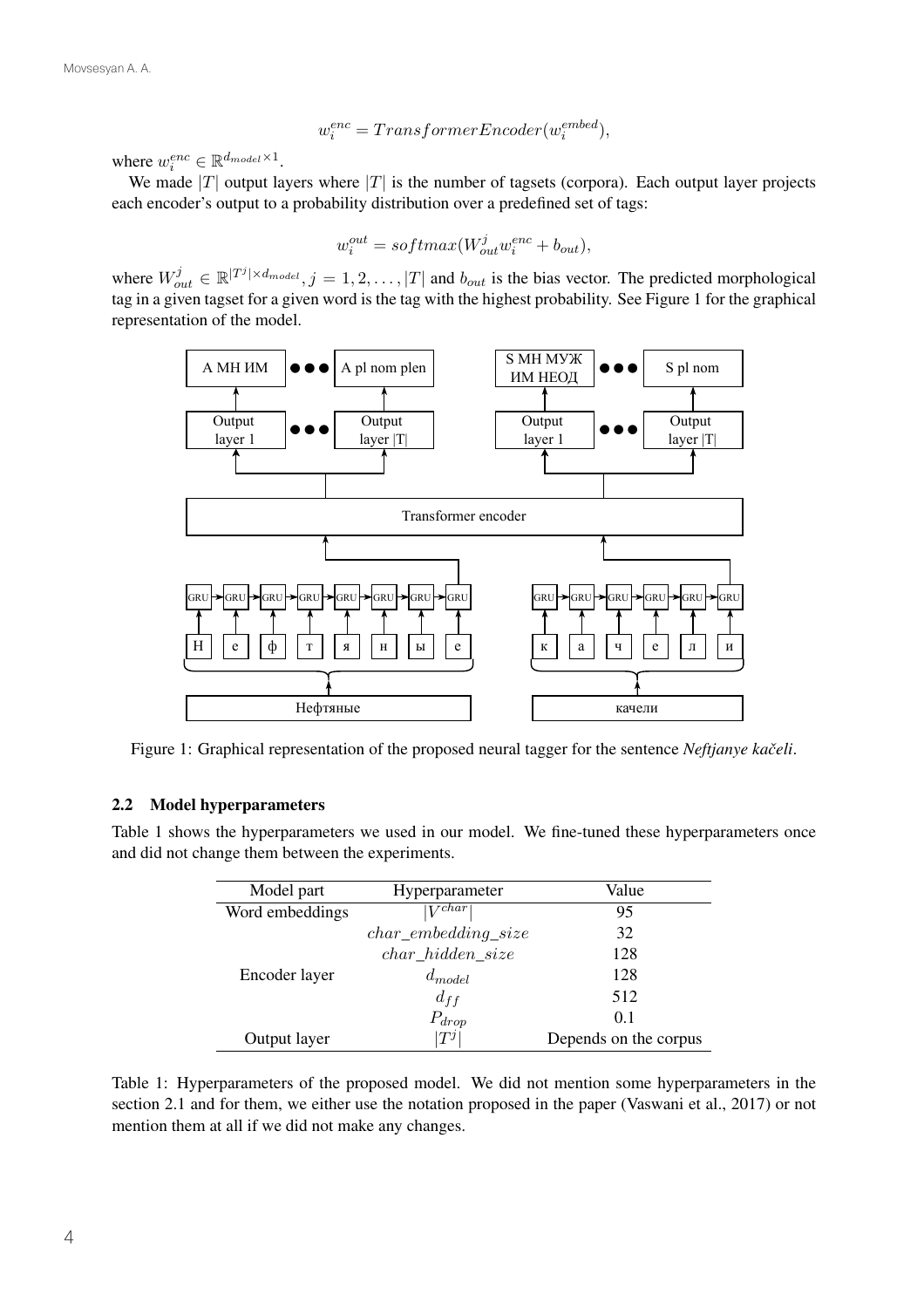We used the Adam optimiser with weight decay (Loshchilov and Hutter, 2019). Its hyperparameters as well as learning rate function are almost identical to (Vaswani et al., 2017) except we chose *warmup steps* to be  $10\%$  of the total number of steps.

One problem with our model is the training process. We used cross-entropy as the cost function, but each task (each output layer) has its own cost function and simply adding them up may affect performance since different corpora have different sizes. To overcome this issue, we adopted the approach proposed in (Cipolla et al., 2018). Namely, before adding up, it weighs each cost function by considering the homoscedastic uncertainty of each task.

## 3 Experiments

We chose eight different corpora to evaluate our model. We divided them into two parts to conduct two different sets of experiments. The first part consists of the manually (re)annotated corpora:

- 1. Syntactically tagged Russian text corpus SynTagRus (Inšakova et al., 2019). It is a subcorpus of the National Corpus of the Russian language. SynTagRus is supplied with several types of annotation, including fully disambiguated and manually corrected morphological and syntactic annotation.
- 2. Disambiguated subcorpus of the National Corpus of the Russian language (RNC) (Plungjan and Sičinava, 2004). This subcorpus was manually disambiguated, and it provides full morphological annotation.
- 3. Russian Universal Dependencies Treebank annotated and converted by Google (GSD)<sup>4</sup>. GSD is a small treebank automatically annotated and converted into UD format. The current version was manually reannotated and provides full morphological and syntactic annotation.
- 4. Russian Universal Dependencies Treebank based on data samples extracted from Taiga Corpus and MorphoRuEval-2017 and GramEval-2020 shared tasks collections (Taiga)<sup>5</sup>. It includes manually corrected morphological and syntactic annotation.

The second part consists of the corpora provided by the organisers of the MorphoRuEval-2017 contest (Sorokin et al., 2017):

- 1. UD SynTagRus. It is the SynTagRus corpus automatically converted into UD format.
- 2. RNC Open. It is a smaller part of the RNC corpus mentioned above being automatically converted into UD format.
- 3. GICR. It is a morphologically disambiguated part of the General Internet Corpus of Russian (Piperski et al., 2013). It was automatically annotated and then converted into UD format.
- 4. OpenCorpora. It is a morphologically disambiguated part of the OpenCorpora project<sup>6</sup>. It was manually annotated and then automatically converted into UD format.

We tackled some corpora differently from others. The first difference is how we split the corpora into training, development and test sets. GSD and Taiga corpora have predefined splits, so we left it as is. For SynTagRus and RNC, we used their intersection as test sets and split the remaining sentences randomly so that 10% of the sentences form a development set. For the remaining four corpora, the organisers of the MorphoRuEval-2017 contest provided a shared test set, so we split these corpora into train and development sets with the ratio 9:1, respectively.

The second difference is how we collected grammemes. We used the tagset descriptions provided with SynTagRus, RNC, GSD and Taiga and then omitted all non-inflectional features. For the remaining four corpora, we used only those grammemes which were counted at the testing phase of the MorphoRuEval-2017 contest.

To collect the tagset of a corpus, we followed the following algorithm:

- 1. Collect each word's tag from a corpus.
- 2. Exclude unused grammemes from each tag.
- 3. Remove duplicate grammemes from each tag (in case of annotation errors).

<sup>4</sup> https://universaldependencies.org/treebanks/ru\_gsd/index.html

 $^5$ https://universaldependencies.org/treebanks/ru\_taiga/index.html

 $^6$ http://opencorpora.org/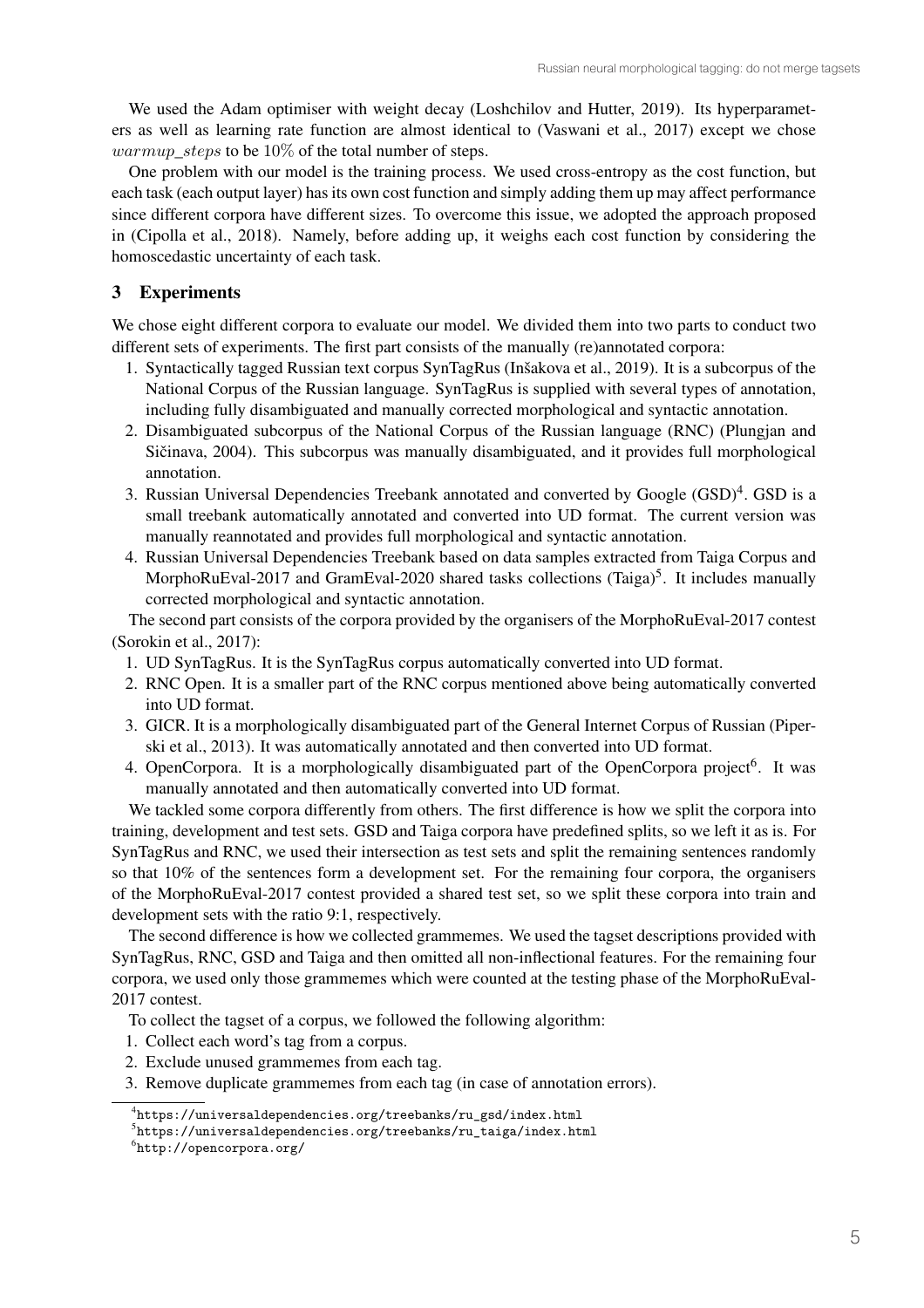- 4. For SynTagRus and RNC: replace each tag in which any grammatical category has two or more different values with a special "erroneous" tag.
- 5. Sort grammemes in each tag.
- 6. Return unique preprocessed tags.

See Table 2 for the detailed statistics of each corpus.

| Corpus name         | #Sentences | #Words  | #Grammemes | #Tags $( T^j )$ |
|---------------------|------------|---------|------------|-----------------|
| SynTagRus           | 97138      | 1685273 | 45         | 470             |
| <b>RNC</b>          | 519726     | 7961784 | 62         | 1285            |
| <b>GSD</b>          | 5030       | 98000   | 52         | 652             |
| Taiga               | 17871      | 197001  | 54         | 683             |
| <b>UD SynTagRus</b> | 50116      | 931075  | 41         | 237             |
| RNC Open            | 98892      | 1344875 | 41         | 492             |
| <b>GICR</b>         | 83148      | 1086148 | 41         | 292             |
| OpenCorpora         | 38508      | 457583  | 41         | 366             |

Table 2: Corpora statistics. We treat punctuation marks as words and POS features as grammemes.

We conducted two series of experiments. The first series concerns 4 corpora: SynTagRus, RNC, GSD and Taiga. They have different sizes, tagsets and annotation guidelines. We trained 15 different neural taggers using different subsets of corpora (one tagger for each of the 4 corpora, one tagger for each of the 6 pairs, one tagger for each of the 4 triples and one tagger trained on all 4 corpora) and compared their performance.

The second series of experiments concerns the remaining 4 corpora: UD SynTagRus, RNC Open, GICR and OpenCorpora. These corpora share the same tagset, they are similar in size, but they follow different annotation guideline. We trained and evaluated 15 different neural taggers in the same way as in the first series, but because the tagsets are the same, we were able to train another *combined* tagger using a single merged corpus which consists of all 4 corpora. For that final experiment, we also merged the corpora's tagsets.

Each tagger has the same model architecture described in section 2.1. We trained each tagger for 10 epochs and chose the final parameters based on the best development set performance. We did not use fixed mini-batch size because different sentences vary in size dramatically. Instead, each mini-batch contained some sentences of the same length from the same corpus with the overall limit of 2048 words per mini-batch. Since each corpus has morphological annotation for only one output layer, we froze the weights of other output layers during training, depending on to which corpus the sentences from the current mini-batch belong.

### 4 Results

To compare the taggers, we used per-word and per-sentence accuracy. The word is tagged correctly if the tag predicted by tagger is the same as in the gold standard (it means that the tags' grammemes also match). The sentence is tagged correctly if each word's tag match with the corresponding tag in the gold standard.

Figure 2 illustrates the per-word tagging accuracy on the test sets for each tagger from the first series of experiments. We arranged the models in ascending order of their joint corpora size. Each line corresponds to the respective output layer, so different lines also correspond to different test sets.

From the results, it is clear that low-resource corpora always benefit from multitask learning scenario when trained jointly with the larger corpora, despite their tagsets and annotation guidelines. The opposite does not hold. However, Taiga and GSD generally benefit from each other, as well as SynTagRus and RNC. We speculate that this might be due to two reasons. The first reason is that these two pairs have comparable corpus size. The second reason is that GSD and Taiga have almost identical tagsets.

Another finding is that despite the single-task learning models show a clear trend "more data — better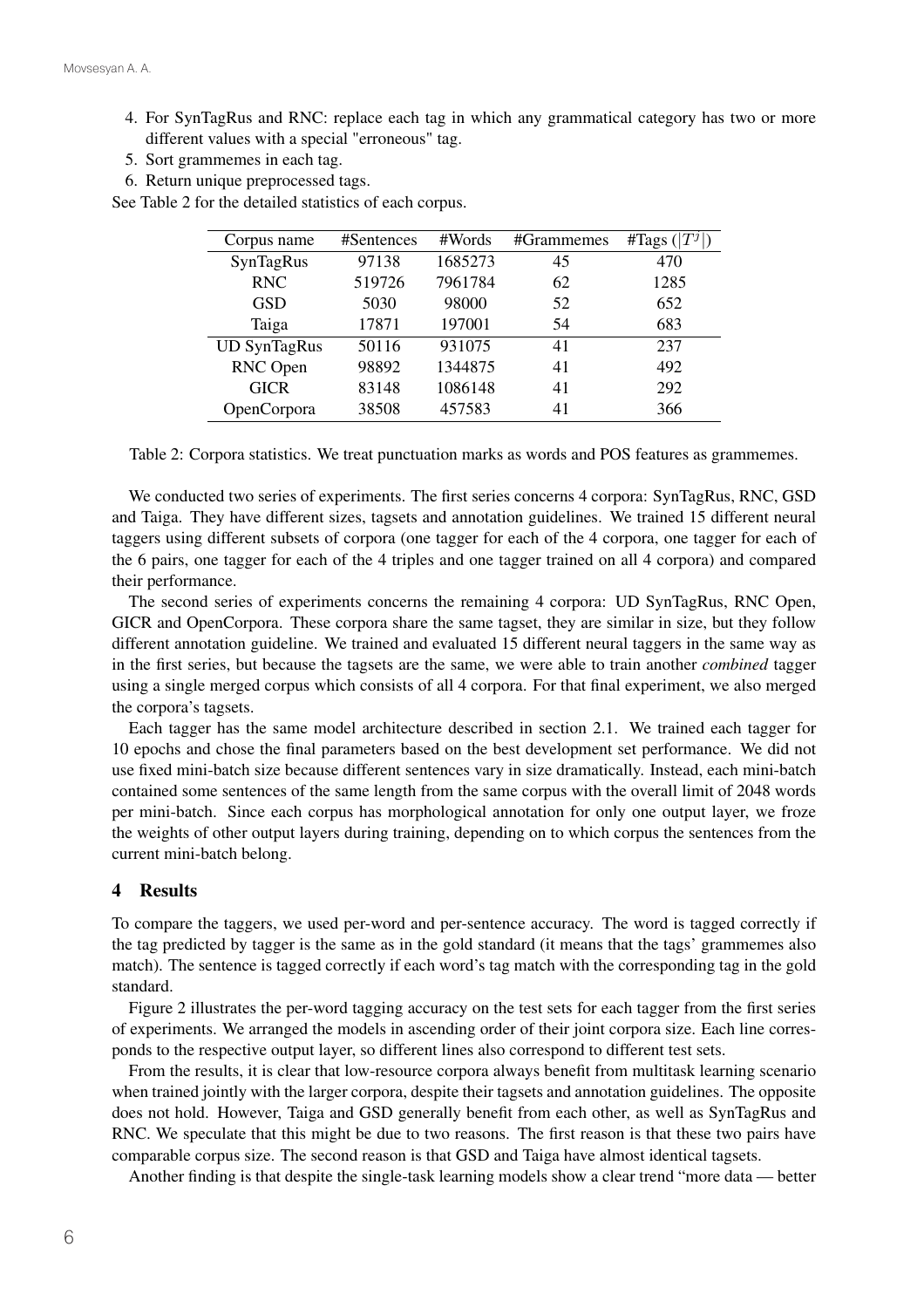

Figure 2: Per-word tagging accuracy  $(\%)$  on the test sets for each model from the first series of experiments. Each line shows accuracy with respect to its output layer. The models are arranged in ascending order of their joint corpora size.

performance", the SynTagRus corpus shows the best overall performance. We believe that this is because SynTagRus has relatively small tagset, and it suffers less from the data sparseness problem.

One limitation of our comparison is the fact that we fine-tuned the model architecture's hyperparameters using the SynTagRus+RNC pair, which might be the reason why these two corpora benefit from each other. At the same time, the best performance for each test set provide the largest or the second-largest model in terms of joint corpora size. This contrasts with the paper (Mishra, 2019): the authors utilised a similar multitask learning approach to do POS tagging of English tweets, but did not improve the results for all corpora compared to a single-task learning approach.

Figure 3 illustrates the performance of the taggers from the second series of the experiments in the same manner as in Figure 2. This chart has two key differences from the previous one. The first difference is that the performance of the model for a given tagset does not depend on the tagset's corpus size at all: the largest corpus is RNC Open, and it performs poorly compared to the UD SynTagRus and GICR corpora. This appears to be the case of annotation guidelines differences. Since all these models share the same test set, the results show which corpus' annotation guideline is closer to the test set's one. This agrees with the fact that according to (Sorokin et al., 2017) the test set is the GICR subcorpus.

The second difference is the fact that here each corpus benefits from all others. This does not contradict the previous findings because all these corpora have comparable size. One exception which is visible on the UD SynTagRus line has already been explained: using data from the GICR corpus leads to better performance.

The best performance of the second series of experiments achieved by the largest model with the GICR tagset prediction layer. We compared our best model with the models provided by the participants of the MorphoRuEval-2017 contest in a closed setup, since we did not use any extra resources. We also added our combined model mentioned in section 3 into comparison. The results are shown in Table 3.

Our best model performance is comparable to the performance of the contest participants' models,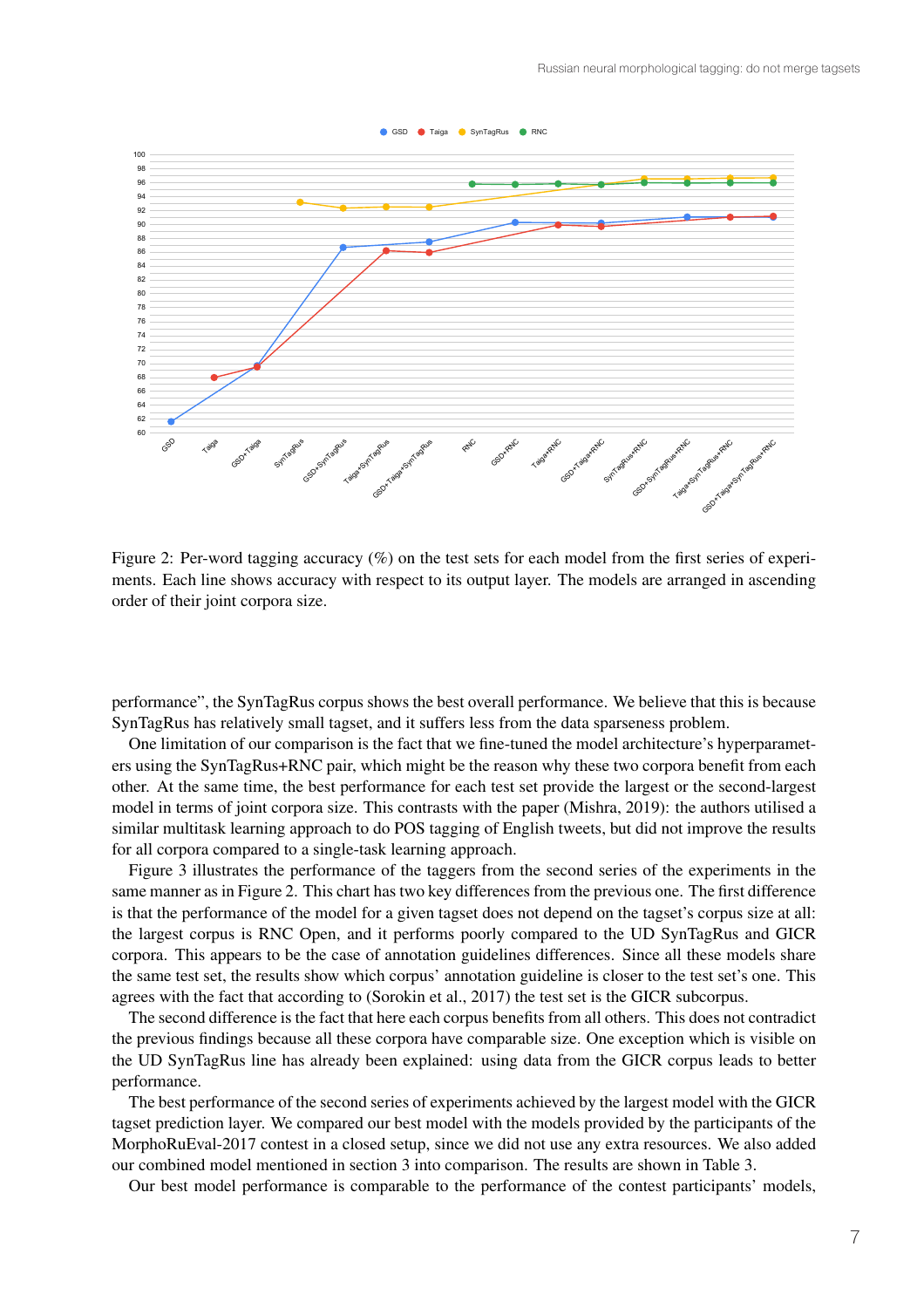

Figure 3: Per-word tagging accuracy (%) on the test sets for each model from the second series of experiments (excluding the combined model). Each line shows accuracy with respect to its output layer. The models are arranged in ascending order of their joint corpus size.

| Model name                | Per-word accuracy, % | Per-sentence accuracy, % |  |
|---------------------------|----------------------|--------------------------|--|
| OpenCorpora+UD SynTagRus+ |                      |                          |  |
| +GICR+RNC Open            | 93.88                | 62.58                    |  |
| (GICR tagset output)      |                      |                          |  |
| Combined                  | 91.25                | 52.65                    |  |
| MSU-1                     | 93.39                | 65.29                    |  |
| <b>IQUMEN</b>             | 93.08                | 62.71                    |  |
| Sagteam                   | 92.64                | 58.40                    |  |
| Aspect                    | 92.57                | 61.01                    |  |

Table 3: Comparison of our models with the top 4 models provided by the participants of the MorphoRuEval-2017 contest on the test set in a closed setup.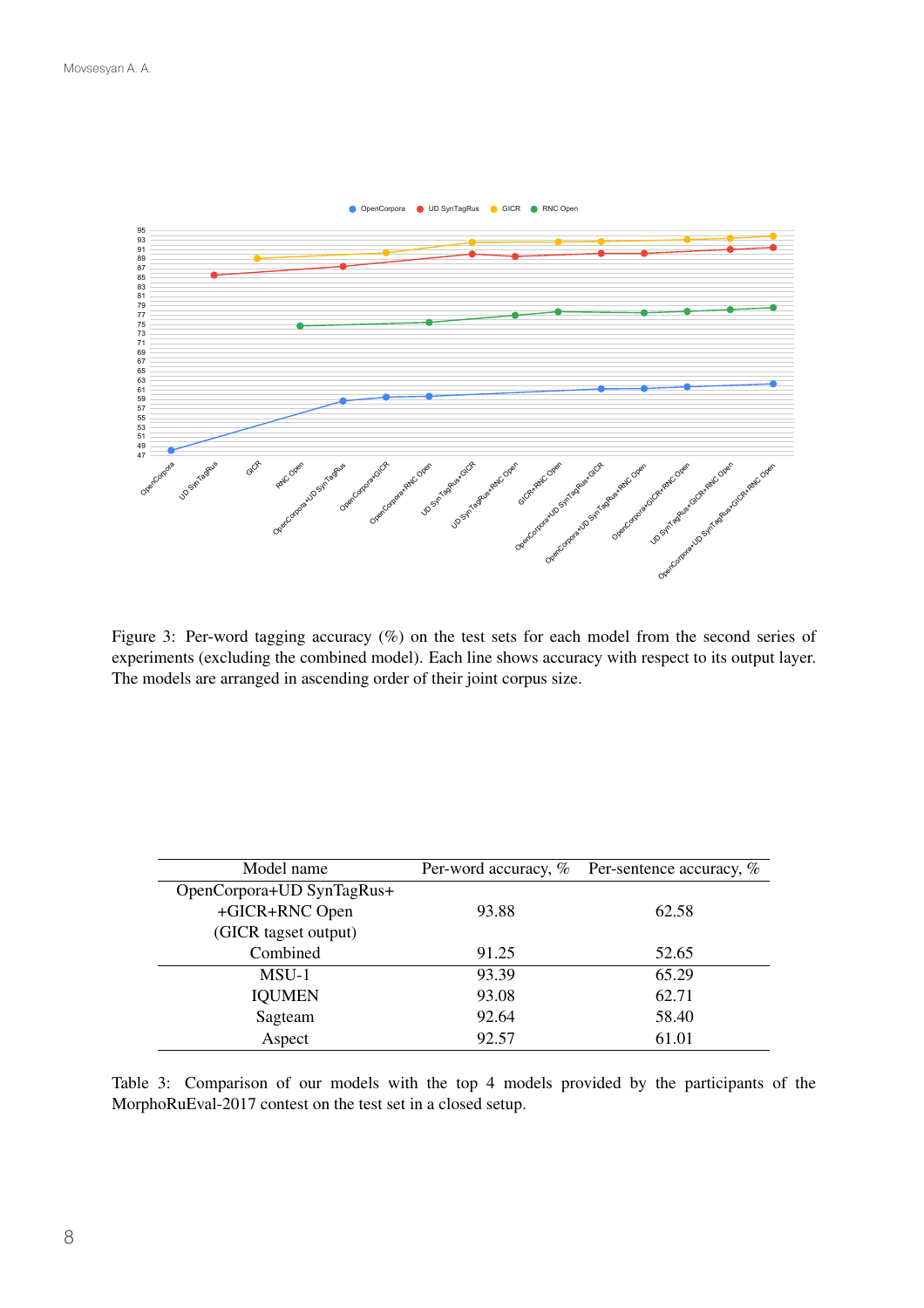although we did not use any dictionaries or hand-crafted features. We achieved the best per-word accuracy and third best per-sentence accuracy. The comparison with the combined model provides supporting evidence that even corpora with a shared tagset may perform poorly when merged together because of the differences in the annotation guidelines.

## 5 Conclusion

In this paper, we proposed a multitask learning based approach to Russian neural morphological tagging, which effectively utilises multiple corpora with different tagsets or annotation guidelines. To our knowledge, we for the first time applied the multitask learning technique in terms of predicting tags from different tagsets to the task of morphological tagging of Russian texts.

We showed that the effectiveness of morphological tagging depends on corpora size, tagset size and annotation consistency. Our findings help to better understand how tagset conversion affects performance of NLP tasks.

Our model is able to indirectly make tagset conversion in a scalable way taking into account differences in the morphological annotation guidelines, but full morphologically annotated corpora conversion does not end there. Such corpora often have other differences, including tokenisation and lemmatisation scheme. This may constitute the object of future studies.

### Acknowledgements

This research has been partially supported by the Ministry of Science and Higher Education of the Russian Federation within Agreement No. 075-15-2020-793.

## References

- Ivan Andrianov and Vladimir Mayorov. 2017. Transfer learning for morphological tagging in Russian. // *2017 Ivannikov ISPRAS Open Conference (ISPRAS)*, P 58–63.
- V. V. Bočarov, S. V. Alekseeva, D. V. Granovskij, E. V. Protopopova, M. E. Stepanova, and A. V. Surikov. 2013. Crowdsourcing morphological annotation. // *Papers from the Annual International Conference "Dialogue" (2013)*, volume 1, P 109–114.
- Kyunghyun Cho, Bart van Merriënboer, Dzmitry Bahdanau, and Yoshua Bengio. 2014. On the properties of neural machine translation: Encoder–decoder approaches. // *Proceedings of SSST-8, Eighth Workshop on Syntax, Semantics and Structure in Statistical Translation*, P 103–111, Doha, Qatar, October. Association for Computational Linguistics.
- Roberto Cipolla, Yarin Gal, and Alex Kendall. 2018. Multi-task learning using uncertainty to weigh losses for scene geometry and semantics. // *2018 IEEE/CVF Conference on Computer Vision and Pattern Recognition*, P 7482–7491.
- Jacob Devlin, Ming-Wei Chang, Kenton Lee, and Kristina Toutanova. 2019. BERT: Pre-training of deep bidirectional transformers for language understanding. // *Proceedings of the 2019 Conference of the North American Chapter of the Association for Computational Linguistics: Human Language Technologies, Volume 1 (Long and Short Papers)*, P 4171–4186, Minneapolis, Minnesota, June. Association for Computational Linguistics.
- Kira Droganova and Daniel Zeman. 2016. Conversion of SynTagRus (the Russian dependency treebank) to Universal Dependencies. Technical report, ÚFAL MFF UK.
- Jirka Hana and Anna Feldman. 2010. A positional tagset for Russian. // *Proceedings of the Seventh International Conference on Language Resources and Evaluation (LREC'10)*, Valletta, Malta, May. European Language Resources Association (ELRA).
- Georg Heigold, Guenter Neumann, and Josef van Genabith. 2017. An extensive empirical evaluation of characterbased morphological tagging for 14 languages. // *Proceedings of the 15th Conference of the European Chapter of the Association for Computational Linguistics: Volume 1, Long Papers*, P 505–513.
- Evgenija Inšakova, Leonid Iomdin, Leonid Mitjušin, Viktor Sizov, Tat'jana Frolova, and Leonid Cinman. 2019. SynTagRus segodnja [SynTagRus today]. *Trudy russkogo jazyka im. V. V. Vinogradova*, P 14–40.